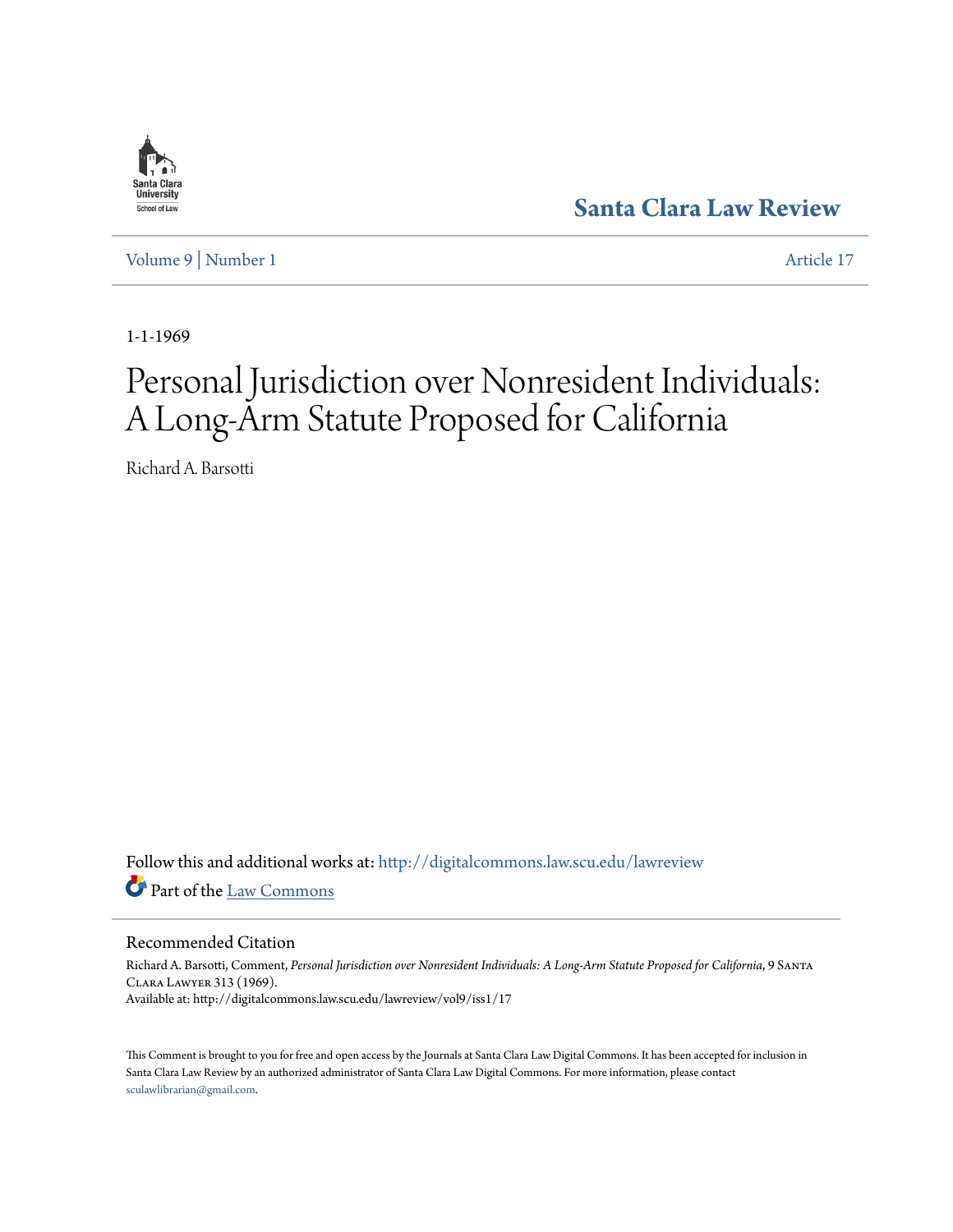# **PERSONAL** JURISDICTION OVER NONRESIDENT INDIVIDUALS: **A** LONG-ARM **STATUTE** PROPOSED FOR CALIFORNIA

In California personal jurisdiction over nonresident individuals is restricted by statute to several limited situations.<sup>1</sup> California's broadest jurisdictional provision provides that a nonresident is subject to the court's power if he was a resident at the time the cause of action arose, at the time of service of process, or at the time the action is commenced.<sup>2</sup> By judicial construction the "resident" must be a domiciliary of the state.<sup>3</sup> In addition, nonresident motorists<sup>4</sup> and fliers' may be reached under special jurisdictional statutes. **Of** course, a defendant's actual presence within the state when he is personally served<sup>6</sup> or his valid consent will enable the court to assert personal jurisdiction. However, the improbability of either of these circumstances leaves them minor bases for assuming jurisdiction over nonresidents. With the exception of the motorists and fliers provisions, this statutory scheme permits the assertion of jurisdiction over nonresidents in relatively infrequent and unlikely situations.

In contrast, both Illinois and New York have significantly expanded their power over nonresidents through the enactment of comprehensive long-arm statutes.7 **A** similar California statute has been proposed by the Lawyers Club of San Francisco.<sup>8</sup> The proposal

- **3** Owens v. Superior Court, 52 Cal. **2d 822, 345 P.2d 921 (1959).**
- **4 CAL. VEH. CODE** § 17451 (West Supp. **1968).**
- **5 'CAL. PUB.** UTIL. **CODE** § 21414 (West **1965).**
- **6** Pennoyer v. Neff, 95 **U.S.** 714 **(1877).**

**<sup>1</sup>** Foreign partnerships may also be subject to California jurisdiction. **CAL.** CoRP. **CODE** § **15700** (West **1955).** However, the court's power extends only to the entity, not the individual partners. Lewis **Mfg.** Co. v. Superior Court, 140 Cal. **App. 2d** 245, **295 P.2d** 145 **(1956).** For an excellent summary of present jurisdictional bases in California see Horowitz, *Bases of Jurisdiction oj California Courts to Render Judg- ments Against Foreign Corporations and Nonresident Individuals,* **31 S. CAL.** L. REV. 339 **(1958).**

**<sup>2</sup> CAL. CODE CIV. PROC.** § 417 (West 1954).

**<sup>7</sup>**Ii. **ANN. STAT. C. 110,** § **17** (Smith-Hurd **1956);** N.Y. Civ. PaAc. **LAW** § **302** (McKinney Supp. 1968) **;** for an outline of similar provisions *see* note **8** *infra. See also* WASH. **REV. CODE** § **4.29.185 (1962), N.M.** *ANN.* Civ. **CODE** § **21-3-16** (Supp. **1967).**

**<sup>8</sup>**Sec. 418(a). Any person, whether or not a citizen or resident of this state, who in person or through an agent does any of the acts hereinafte enumerated, does thereby submit said person, and if an individual, his per- sonal representative, to the jurisdiction of the courts of this state as to any cause of action arising from the doing of any of said acts: **(1)** The transaction of any business within this state;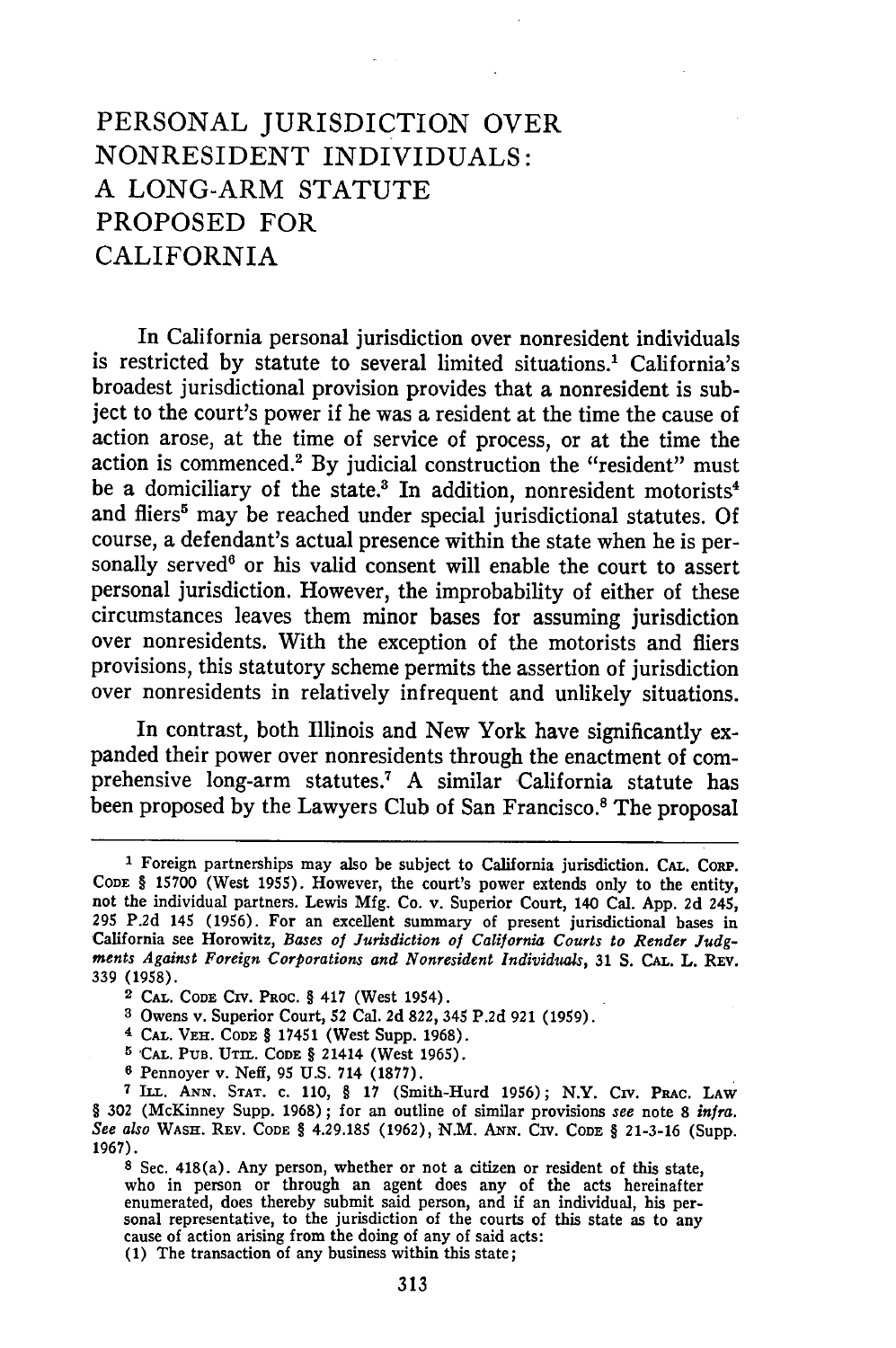would add a new provision, section 418, to the Code of Civil Procedure and would amend sections 411 and 417. Proposed section 418(a) sets out those events which would constitute a sufficient relationship with the state to enable California courts to obtain jurisdiction over a nonresident. The courts could assert jurisdiction if the nonresident defendant transacts any business within the state; commits a tort within the state; or owns, possesses, or uses any real or personal property within the state. Jurisdiction is likewise obtained when the defendant contracts to insure any person, property,

- (2) The commission of a tortious act within this state;
- (3) The ownership, possession or use of any real or personal property situated in this state;
- (4) Contracting to insure any person, property or risk located within this state at the time of contracting or which, it is known or reasonably should be known to the insurer, will be transferred to this state during such period as such contract will be in force;
- (5) The sale of goods, wares or merchandise to persons within this state.

Sec. 418(b). Only causes of action arising from acts enumerated herein may be asserted against a defendant in an action in which jurisdiction over him is based upon this section.

Sec. 418(c). Service of process upon any person who is subject to the jurisdiction of the courts of this state, as provided in this section, may be made by personally serving the summons upon the defendant outside this state and such service shall be of the same force and effect as though summons had been personally served within this state providing, however, that nothing contained herein limits or affects the right to serve any process in any other manner now or hereinafter provided by law.

- Sec. 411.3. If the suit is against a minor, under the age of 14 years, residing within this state; to such minor, personally, and also to his father, mother or guardian; or if there be none within this state, then to any person having the care or control of such minor, or with whom he resides, or in whose service he is employed.
	- 4. If the suit is against a person residing within this state and for whom a guardian or conservator has been appointed: to such person, and also to his guardian or conservator.

Sec. 417. Where jurisdiction is acquired over a person who is outside of this state by publication of summons in accord with Sections 412 and 413, the court shall have the power to render a personal judgment against such person only if he was personally served with process and was a resident of this state (a) at the time of the commencement of the action or (b) at the time that the cause of action arose or (c) at the time of service *or was a person who came within the provisions* of *Section 418 of this code.* (Proposed new language in italics.)

Lawyers Club of San Francisco, Conference Resolution No. 28, 1968. (Copy on file in office of *Santa Clara Lawyer).* The 1964 Conference Resolutions Nos. 30, 31, and **<sup>32</sup>** concerning the scope of consent to service of process for nonresident motorists formed the basis for the 1967 amendments to Vehicle Code section 17451, *supra* note 4. Conference Resolution No. 28 seeks to extend to other subjects the same advantages now granted in cases involving operation of foreign motor vehicles in California.

This proposed statute differs from the Illinois and New York long-arm statutes in that section 418(a) (5) is unique to California; also, in this statute the nonresident insurer is subject to California jurisdiction if he insures a person or thing which he knows will be brought into California. The Illinois statute has a clause which subjects a nonresident Illinois' jurisdiction in a divorce proceeding if he has maintained a matrimonial domicile in the state or committed the act which give rise to the divorce proceeding in that state. New York has a clause which comprehensively covers the commission of a tortious act extrastate where the injury occurs within the state, *see* note 34 *inlra.*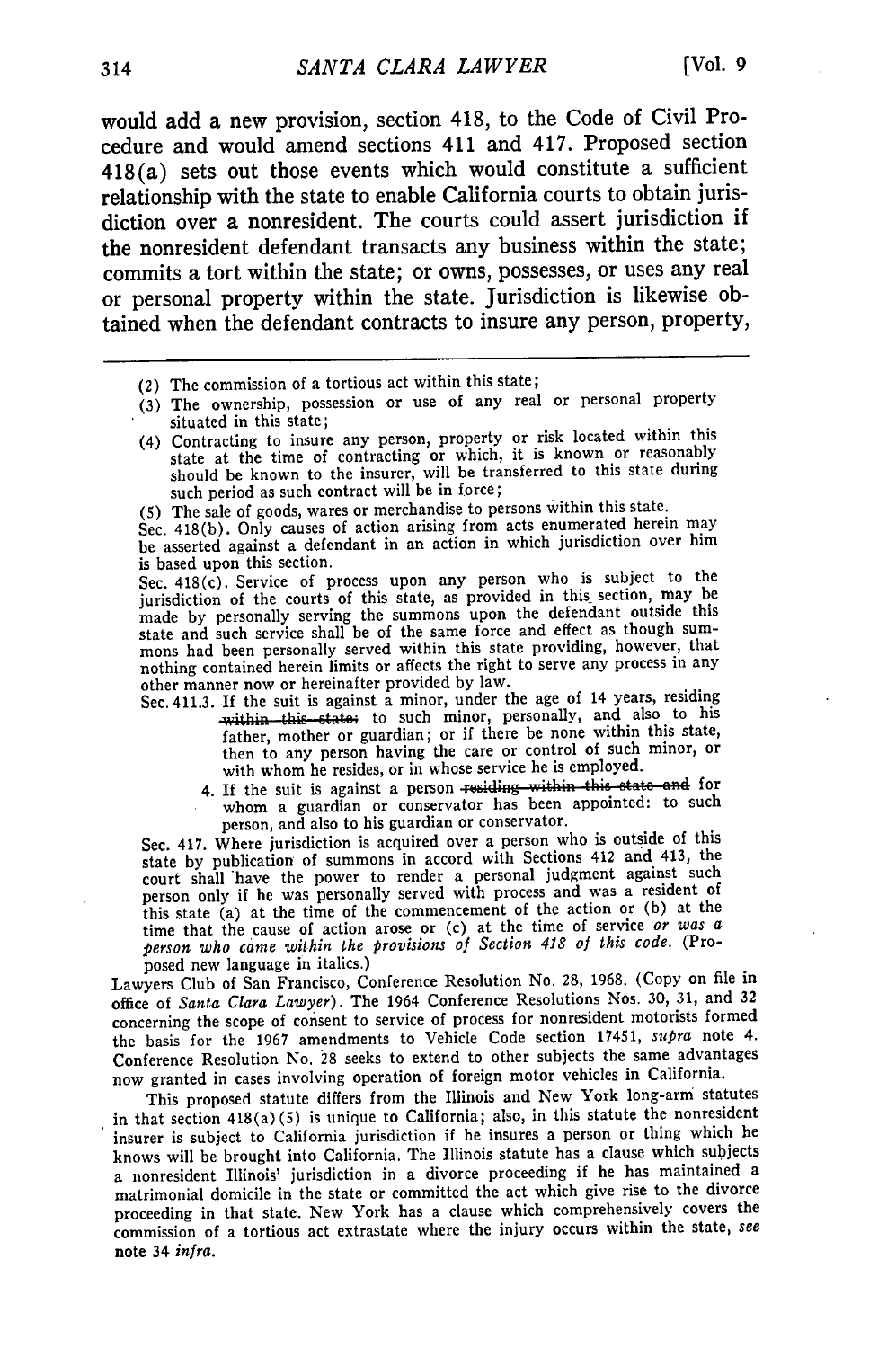or risk which is located or will be located within the state, or if he sells any goods, wares, or merchandise to persons situated in the state. The statute would limit jurisdiction to causes of action arising from the jurisdictional events enumerated above, and the due process notice requirements would be fulfilled by out-of-state service of process.9

This comment will outline the jurisdictional boundaries of similar long-arm statutes in other states with particular emphasis placed on the troublesome problem of the nonresident individual defendant.<sup>10</sup> An examination of the significant extension of jurisdictional power which would result from enactment of section 418 will indicate the compulsion for adopting a modern basis of jurisdiction in California. Since the due process limitation on extrastate jurisdiction has been amply discussed,<sup>11</sup> if not talked to death,<sup>12</sup> it will only be mentioned where state courts have incorporated the constitutional standard as a rule of construction for their statutory provisions.

#### TRANSACTION OF ANY BUSINESS

**While** the Illinois and New York courts use differing language in construing the limits to which they are willing to extend jurisdiction under the "transaction of business" clause of their long-arm statutes, it appears that both courts reach the same conclusion when faced with a similar factual situation.

Earlier Illinois decisions required as an essential prerequisite to jurisdiction the nonresident's presence within the state at the time the business event occurred. In one decision, the court refused jurisdiction because a distributorship contract, the basis for the suit,

**<sup>10</sup>**The problem of obtaining jurisdiction over nonresident corporate defendants is excluded from this discussion since the Supreme Court has held that the only limitation is "due process." This would be the ultimate restriction on any statute; *see* cases :ited note 9 *supra.*

11 Developments in the Law-State-Court Jurisdiction. 73 HARV. L. REV. 909 (1960) ; F. **JAMES, CIvIL PROCEDURE** 611-72 (1965). 12 For example, the most recent hound volume of the *Index to Legal Periodicals*

**<sup>9</sup>** "[D]ue process requires only that in order to subject a defendant to a judgment in personam, **if he** be not present within the territory of the forum, he have certain minimum contacts with it such that the maintenance of the suit does not offend traditional notions of fair play and substantial justice." International Shoe Co. v. Washington, **326 U.S. 310, 316** (1945); Hanson v. Denckla, **357 U.S. 235 (1958),** requires that there must be some action through which the defendant purposefully avails himself of the privilege of conducting activities with the state, thus invoking the benefits of its laws. *See generally Developments in the Law-State-Court Jurisdiction,* <sup>73</sup>H~Av. L. **REV.** 909 (1960) **;** F. **JAMEs, CIVIL PROCEDURE** 643 (1965).

<sup>.</sup>ists approximately 100 articles on personal jurisdiction for the years 1964-67. 14 .L.P. 447-51 (1967).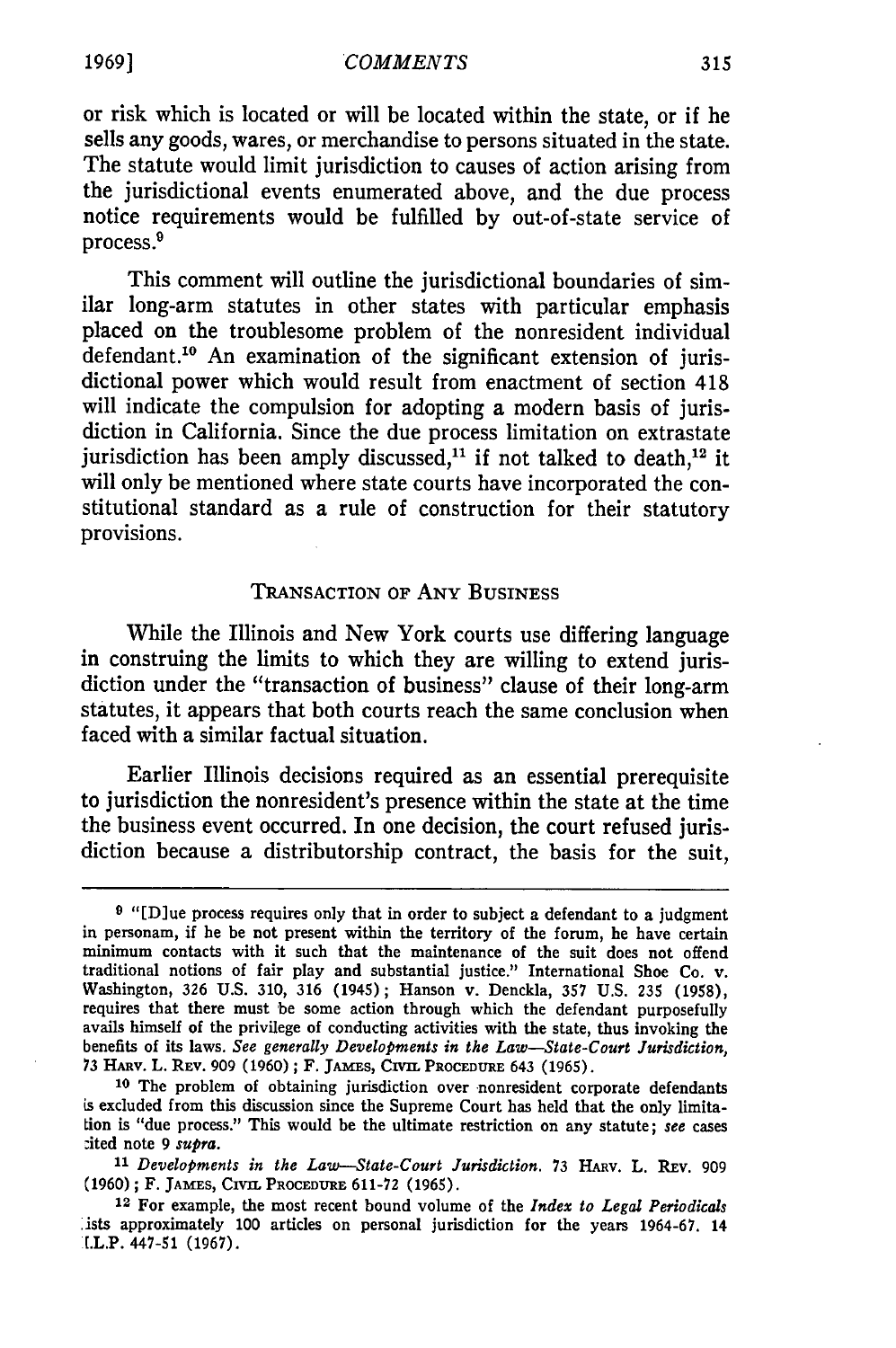was signed outside the state and neither the defendant nor his agents were present in Illinois.<sup>13</sup> Accordingly, jurisdiction was sustained where the defendant entered the state to inspect machinery he had purchased from the plaintiff.14 Subsequent cases, however, now make it clear that Illinois will sustain jurisdiction where the business transaction consisted merely of a sale to an Illinois resident without the defendant ever having entered the state. In 1965, a federal court applying Illinois law sustained jurisdiction over a nonresident defendant when the evidence indicated that he had merely solicited business and shipped food into Illinois.'

However, the requirements of due process impose a perimeter beyond which a sufficient jurisdictional base does not exist. Thus, in an action based on the sale of stock, where the negotiations occurred in Illinois but neither party intended to invoke the benefit of Illinois law, the defendant's contact with the state was not sufficient to support jurisdiction.<sup>16</sup>

While jurisdiction in Illinois is limited only by the requirements of due process<sup>17</sup> the New York courts deny any legislative intent to extend their long-arm statute to its outermost bounds. They theoretically limit the exercise of jurisdiction to situations where the plaintiff has shown that a purposeful relationship exists between the defendant and the state.<sup>18</sup>

Nevertheless, the New York decisions appear almost as liberal as Illinois'. A New York court found a sufficiently purposeful transaction where the defendant negotiated a service contract in New York supplemental to a contract for sale of machinery executed elsewhere and pursuant thereto sent two engineers into the state to maintain the machinery.<sup>19</sup> In another case,<sup>20</sup> jurisdiction was upheld although the defendant never entered the state. His purposeful rela-

**17** Nelson v. Miller, 11 **IR. 2d** 378, 143 N.E.2d 673 (1957). *See also* Koplin v. Thomas Haab & Boots, 73 Ill. App. **2d** 242, **219** N.E.2d 646 (1966).

**<sup>13</sup>** Grobark v. Addo Machine Co., 18 IUl. App. 2d 10, 151 N.E.2d 425 (1958); *aff'd,* 16 Ill. 2d 426, 158 N.E.2d 73 (1959).

**<sup>14</sup>**Kropp Forge Co. v. Jawitz, **37** Ill. App. 2d 475, 186 N.E.2d 76 (1962).

**<sup>15</sup>** Continental Nut Co. v. Robert L. Berner Co., 345 F.2d 395 (7th Cir. 1965) (Defendant failed to deny allegations of solicitation and shipment of goods within Illinois).

**<sup>16</sup>** Kaye-Martin v. Broke, **267** F.2d 394 (7th Cir. 1959). *See also* Koplin v. Saul Lerner Co., 52 Ill. App. 2d **97,** 201 N.E.2d 763 (1964).

**<sup>18</sup>** Longines-Wittnauer Watch Co. v. Barnes & Reineche Inc., 15 N.Y.2d 443, **209** N.E.2d 68 (1965); there are three cases decided under this one title; Longines-Wittnauer Watch Co. v. Barnes & Reineche Inc., Feathers v. McLucas, Singer v. Walker.

**<sup>19</sup>***Id.* at 443, 209 N.E.2d at 68.

**<sup>20</sup>***Id.* at 464, 209 N.E.2d at **80.**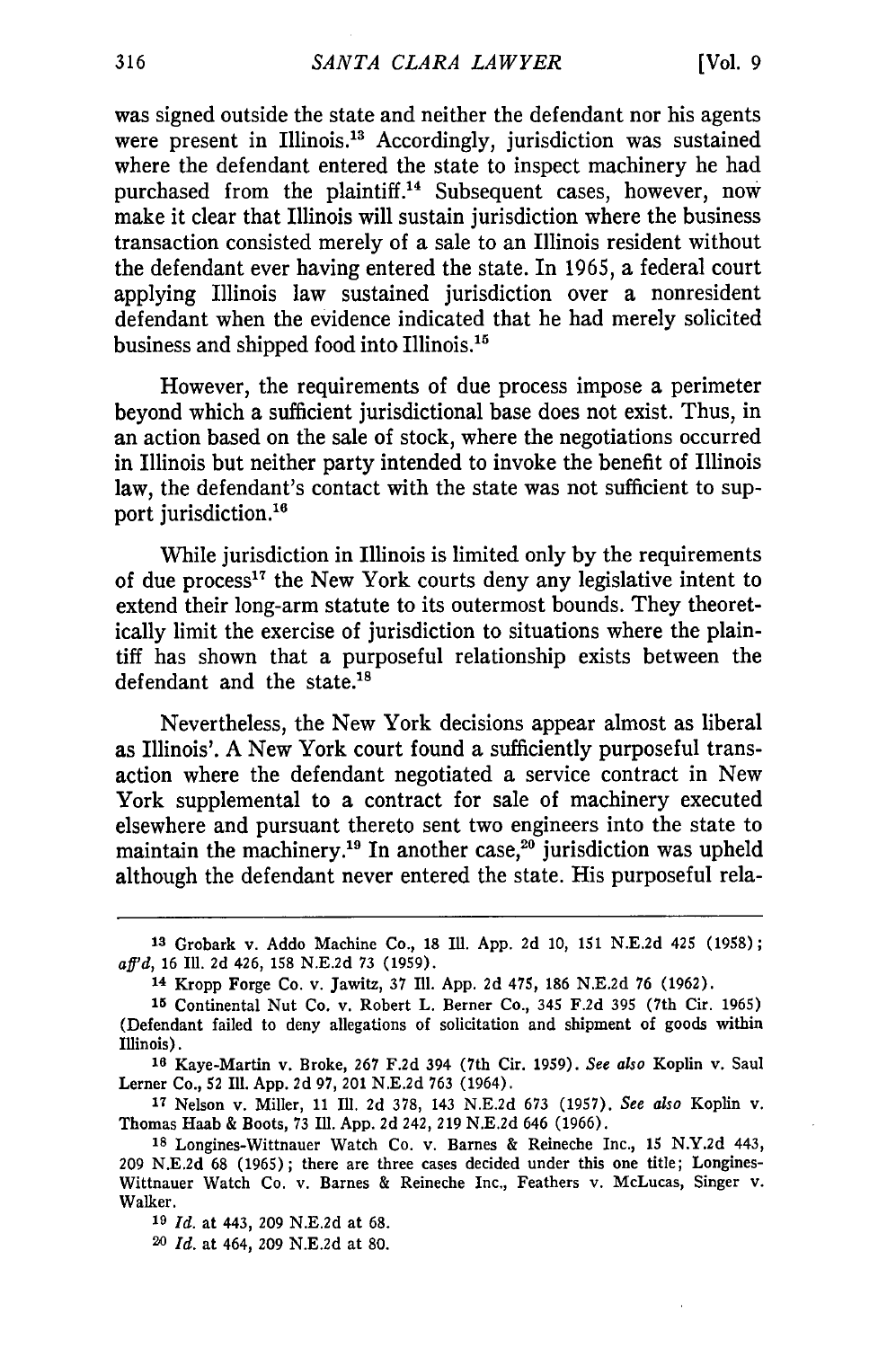tion with New York consisted of mailing advertisements into the state and later shipping his product to a New York dealer.

Because of California's restricted jurisdictional statutes covering nonresident individual defendants, a local court lacks the authority to obtain jurisdiction when confronted with situations similar to those outlined above. In one California decision service of process in Canada was held ineffectual to secure jurisdiction over the nonresident for his fraudulent representations made in California to the plaintiffs during the course of a land sale transaction.<sup>21</sup> Likewise, in another case the defendant, a resident of Nevada, was held not subject to the California courts in a suit concerning a promissory note he executed here.<sup>22</sup> Again, an action concerning the cancellation of benefits under a pension plan was dismissed because the court could not obtain jurisdiction over nonresident members of the pension committee.<sup>23</sup>

Code of Civil Procedure section 411 allows the court to assume jurisdiction over nonresident corporations doing business in this state.<sup>24</sup> The California Supreme Court has broadly construed the term "doing business" and has imposed only those limitations required by due process.<sup>25</sup> This, together with the impetus generated by the liberal Illinois and New York decisions, indicates that proposed section 418 would be construed to its constitutional limits. Were this section to become law, a California court would no longer be forced to refuse jurisdiction simply because a defendant who executed a note in this state is not a resident. Similarly, a nonresident defendant who makes fraudulent representations in California concerning the sale of local land would also be required to defend in California.<sup>26</sup>

Under present law there is no protection for the California citizen who deals with a nonresident individual. It seems ludicrous that a nonresident flier involved in an airplane accident is amenable to suit<sup>27</sup> while the same person, were he to enter a contract with a resident of the state, could escape all liability here for the transaction.

**<sup>21</sup>** Martens v. Winder, 341 **F.2d** 197 (9th Cir. **1965).**

<sup>22</sup> Josephson v. Superior Court, 219 Cal. App. 2d 354, 33 Cal. Rptr. 196 (1963).

**<sup>28</sup>** Muggill v. Reuben H. Donnelley Corp., **62** Cal. 2d 239, 39 Cal. Rptr. **<sup>753</sup>** (1964).

<sup>2</sup> **CAL. CODE** CIV. PRoc. § 411 (West 1954).

**<sup>25</sup>** Fisher Governor Co. v. Superior Court, **53** Cal. **2d** 347, 347 P.2d **1 (1959).**

**<sup>26</sup>**This is not to say that the court would have definitely exercised jurisdiction in these particular situations, but jurisdiction would not have been refused merely because defendants were not residents of California within the meaning of Code of Civil Procedure section 417.

**<sup>27</sup> CAL. PUB. UTIL. CODE** § 21414 (West 1965).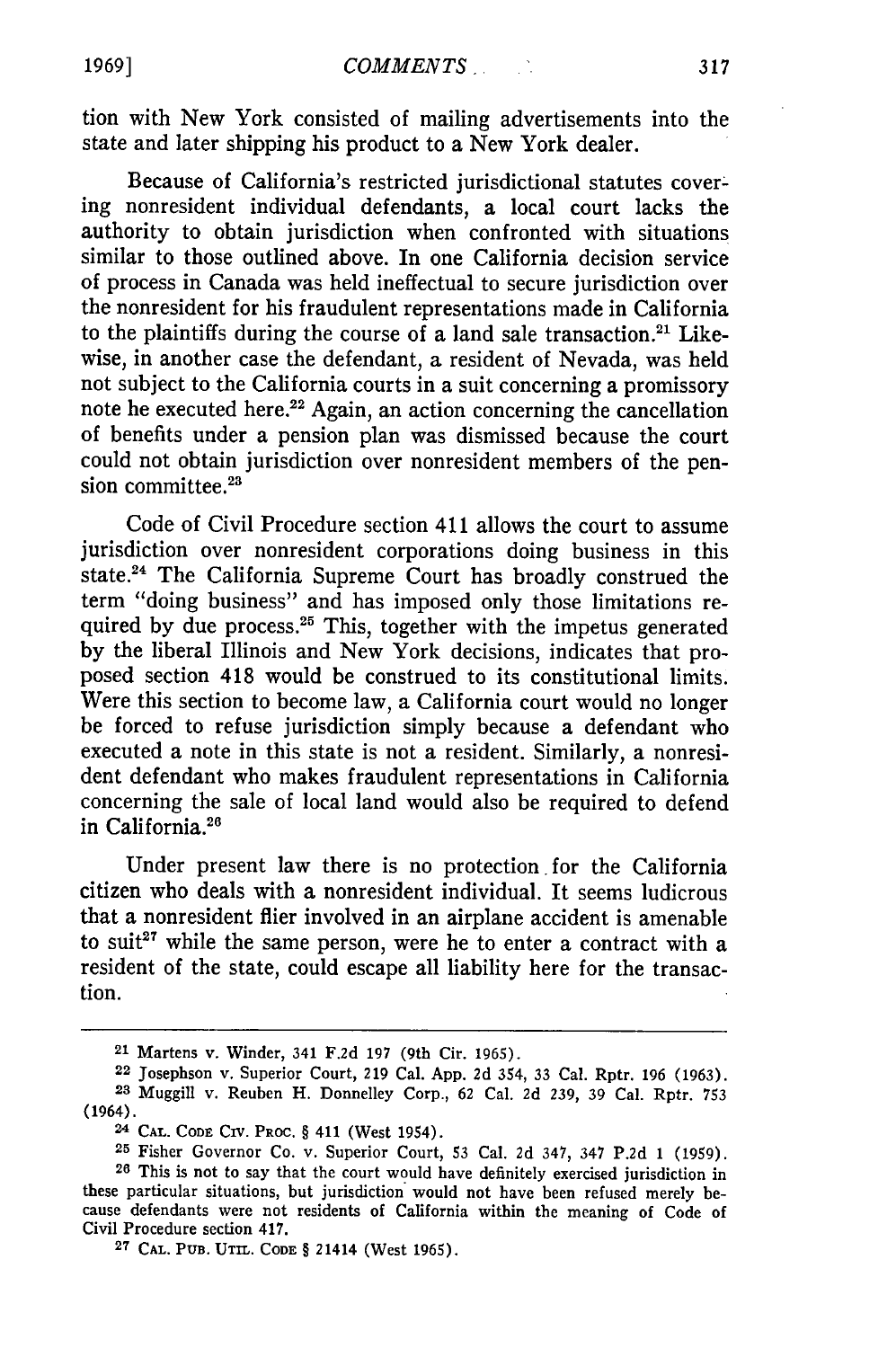California has a long history of progressive legislation and yet it is possible for a nonresident tourist to carry on business while temporarily vacationing in California and completely escape the authority of our courts by making a convenient exit. In keeping with this progressive spirit California ought to afford its residents the constitutionally permissible power to reach nonresident defendants who have wronged California citizens. Code of Civil Procedure section 418 will give the courts this power.

### COMMISSION OF A TORTIOUs ACT

In 1957 Illinois adopted a most liberal construction of section 17 of the Illinois Civil Practice Act, the prototype for modern longarm provisions. That statute's enactment, as interpreted by the state supreme court, reflected a conscious purpose to assert jurisdiction over nonresidents to the extent permitted by due process.<sup>28</sup> The landmark decision sustained extension of the state's process to reach a nonresident merchant whose employee had delivered a stove to an Illinois resident in the ordinary course of business when the latter sued for personal injury resulting from the negligent delivery of the stove. Thus a single act of ordinary business which resulted in injury to a resident was a sufficient "contact" to form a basis of jurisdiction.<sup>29</sup> While the defendant may have been "transacting business" within the meaning of the statute, the court apparently sanctioned jurisdiction on the basis of the defendant's "tortious act."30 If a similar situation were to arise in California, the court would lack the requisite statutory authority to serve the defendant, since he would not be a resident within the meaning of section 417 of the Code of Civil Procedure.

*Post-Nelson v. Miller3°a* cases in Illinois and other states have focused on the problem of determining where the "tortious act" was committed. Illinois has construed the tortious act to be the place where the last event occurs which renders the defendant liable. One case involved an out-of-state corporate defendant which manufactured safety valves. In the course of its business the corporation sold the valves to another extrastate manufacturer who assembled them on his waterheaters and then sold the heaters to retailers. Plaintiff purchased a heater and was injured by an explosion due to defendant's defective safety valve. Jurisdiction was sustained since the

**<sup>28</sup>** Nelson v. Miller, 11 Ill. **2d** 378, 143 N.E.2d **673** (1957).

**<sup>29</sup>** F. **JAMES,** CIVIL **PROCEDURE** 645 **(1965).**

**<sup>3</sup>o** Nelson v. Miller, 11 Ill. **2d** 378, 143 N.E.2d **673** (1957). **Soa** *Id.*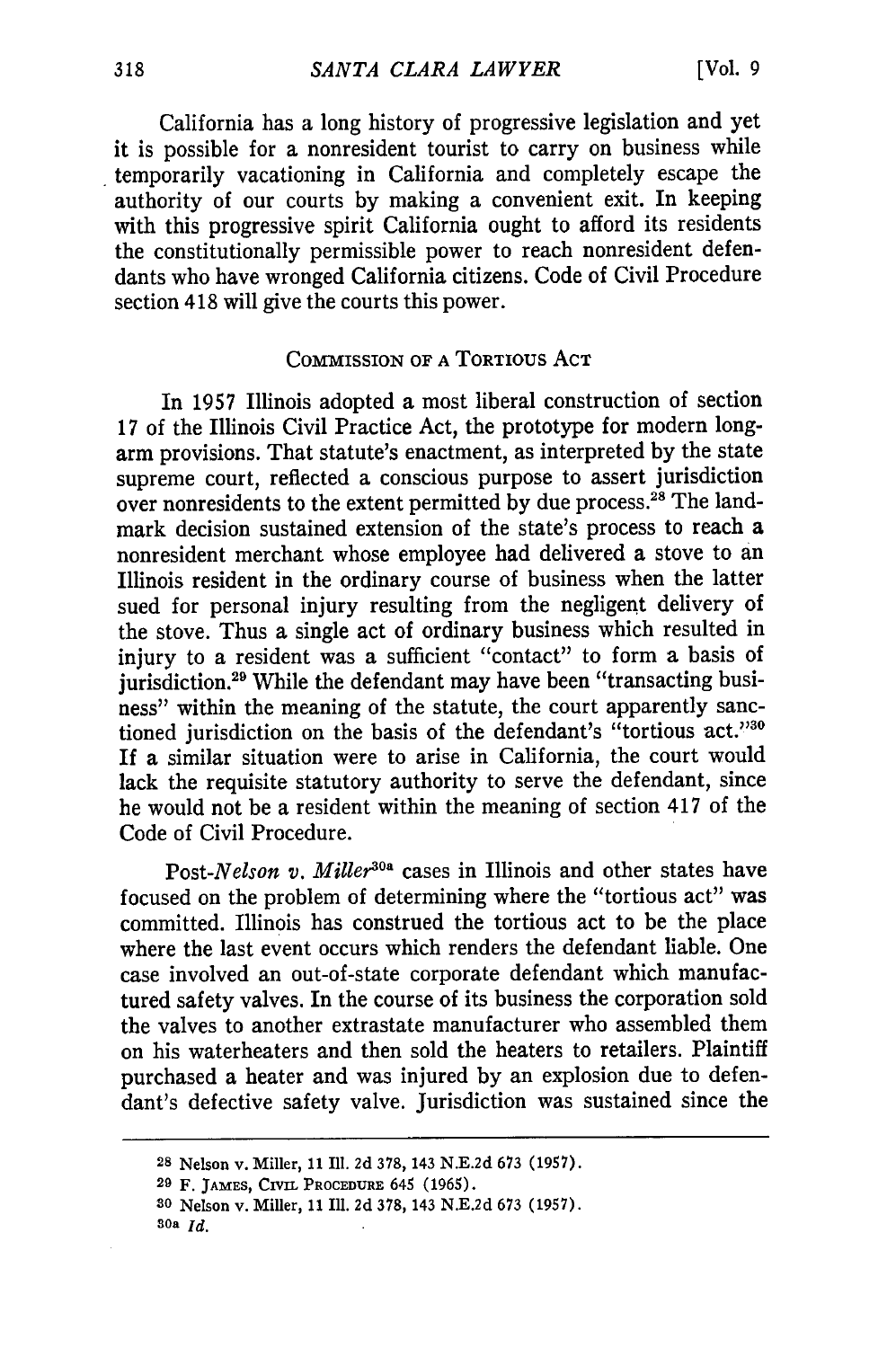**1969]**

court construed "tortious act" to include not only the wrong but also the resultant injury, here caused by the explosion.<sup>31</sup>

On the other hand, New York and Washington, interpreting statutes similar to Illinois', were unwilling to sustain that state's position. In a somewhat similar factual situation, New York decided that an extrastate act cannot be changed into an intrastate act simply because the injury occurred within the state. In that case a gas tank, manufactured by the nonresident, was fitted onto a truck and subsequently exploded while traveling through New York.<sup>32</sup> A Washington court was also unwilling to extend jurisdiction to a situation where only the injury occurred within the state. The defendant, an Oregon automobile dealer, sold a car to an Oregon resident who was injured when the car malfunctioned in Washington. The court felt defendant had no intention of benefiting from the laws of the state of Washington when he sold the car, and that it would be inequitable to assume jurisdiction over a defendant in such a situation.<sup>33</sup>

However, after the New York decisions, the state legislature modified the long-arm statute so as to conform to the Illinois rule. It now appears that the courts would have to sustain jurisdiction even in a case where personal injury is the only jurisdictional event  $\alpha$ lleged. $34$ 

In two California decisions the court had to refuse jurisdiction where the wrongful conduct apparently occurred extrastate. In the first decision plaintiff suffered an injury when a bowling ball fell off

**<sup>34</sup>**N.Y. Civ. **PRAc. LAW** § **302** (McKinney Supp. **1968),** *amending* N.Y. **Civ. PRAc. LAW** § **302** (McKinney 1963). The added portion reads,

3. commits a tortious act without the state causing injury to person or property within the state, except as to a cause of action for defamation of character arising from the act, if he

(i) regularly does or solicits business, or engages in any other persistent course of conduct, or derives substantial revenue from goods used<br>or consumed or services rendered in the state, or<br>(ii) expects or should reasonably expect the act to have consequences<br>in the state and derives sub

commerce. . . .

**<sup>31</sup>**Gray v. American Radiator **&** Standard Sanitary Corp., 22 Il. **2d** 432, **<sup>176</sup> N.E.2d 761 (1961).**

**<sup>82</sup>** Longines-Wittnauer Watch Co. v. Barnes **&** Reineche, Inc., **15 N.Y.2d** 443, 458, **209 N.E.2d 68, 76 (1965).**

**<sup>33</sup>**Oliver v. American Motors Corp., **17** Wash. **2d 870,** 425 **P.2d** 647 **(1967);** Gray was distinguished on the basis that the defendant in Gray was a manufacturer while in *Oliver* the defendant was merely a dealer. The court felt it was reasonable for a manufacturer to foresee interstate transportation of his goods, but felt this was not a reasonable assumption on the dealer's part. Since Washington and Oregon have a long contiguous border, the reasonableness of this rationale is questionable. However, there was apparently no contact with the state of Washington other than the fact that the malfunction and injury occurred there; no other motorists were involved in the accident.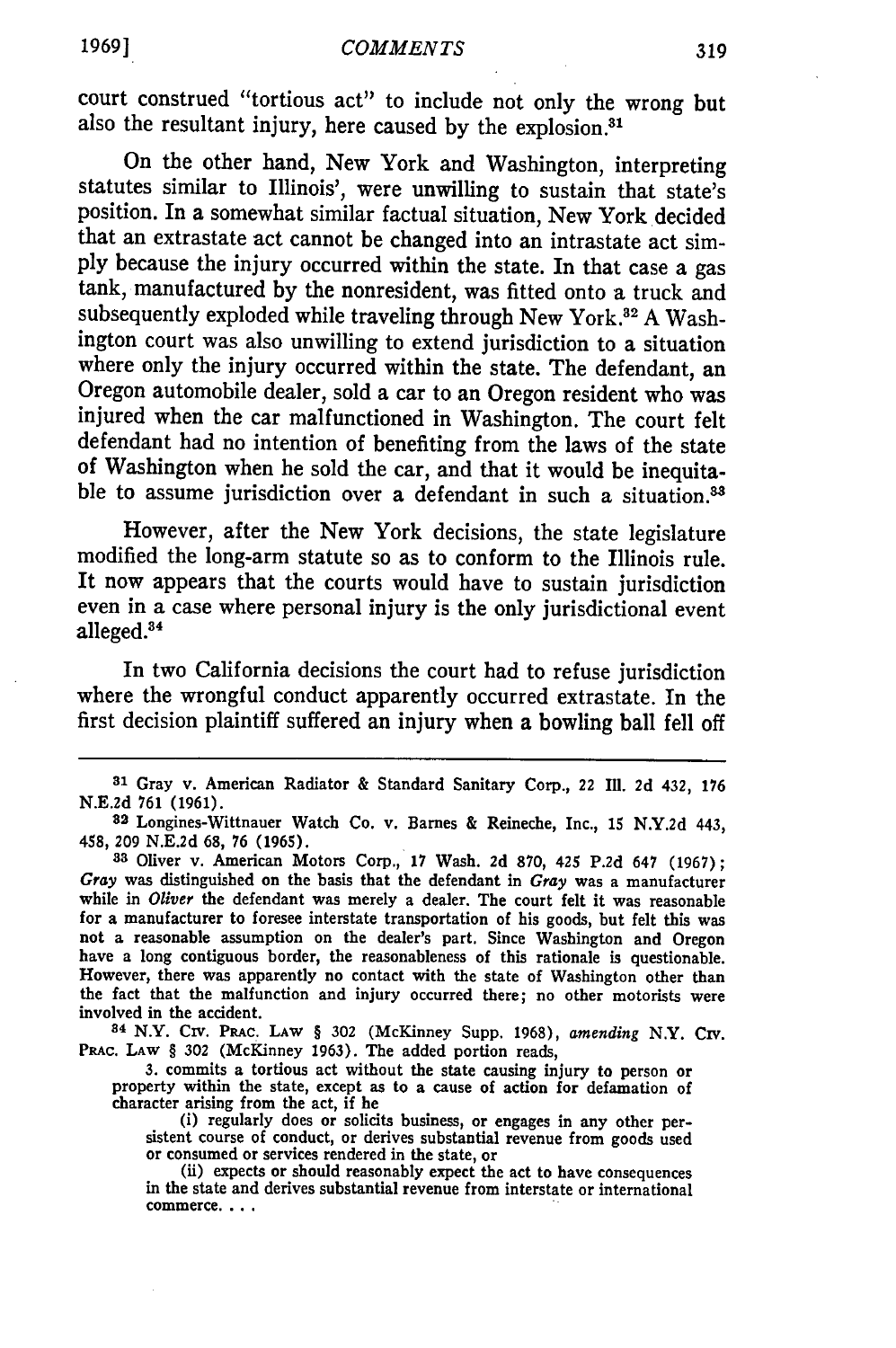a return rack manufactured by the defendant, a citizen of Washington.<sup>35</sup> In the later action a container of drain cleaner exploded when a plumber mixed it with another solution while trying to repair plaintiff's pipes.<sup>36</sup> In both of these cases jurisdiction was refused because the individual defendants were not residents of the state. Clearly California bases jurisdiction on domicile rather than the commission of a **tort.37** Had these cases arisen under proposed section 418 the results certainly would have been different since both New York and Illinois would assume jurisdiction in such situations."s

California also has nonresident motorists<sup>39</sup> and fliers<sup>40</sup> statutes which subject indviduals to the state's jurisdiction when they are involved in an accident resulting from the use of their car or plane within this state. However, jurisdiction is limited under these statutes to causes of action arising solely from the use of the car or plane. If a nonresident motorist were to assault someone while in the state, the courts presently lack authority to determine his liability unless he consented to jurisdiction or was served in this state. These alternatives are highly improbable considering the time involved in commencing an action and a person's usual reluctance to be involved in a lawsuit.

# OWNERSHIP OF REAL **AND** PERSONAL PROPERTY

The provision asserting jurisdiction on the basis of a nonresident's relationship to property located within the state is restricted to those actions arising out of the ownership, use, or possession of real or personal property within the state. As such, it is outweighed in importance by the overlapping clauses dealing with the "transaction of business" and the commission of a "tortious act" within the state. It is under these latter provisions that most of the cases have been decided.

Under the ownership provision of its long-arm statute, Illinois. sustained jurisdiction over a former tenant who at the time of service

**<sup>35</sup>**Turner v. Superior Court, **218** Cal. **App. 2d** 468, **32** Cal. Rptr. 717 (1963).

**<sup>36</sup>**Sylvester v. King Mfg. Co., 256 Cal. App. 2d 236, 64 Cal. Rptr. 4 (1967). **37** Smith v. Smith, 45 Cal. 2d 235, 288 P.2d 497 (1955); Hartford v. Superior

Court, 47 Cal. 2d 447, 304 P.2d **1** (1956); Miller v. Superior Court, **195** Cal. App. 2d 779, **16** Cal. Rptr. 36 (1961).

**<sup>38</sup>**While these decisions dealt with corporate defendants the courts failed to find that fact determinative.

**<sup>39</sup> CAL. VEH. CODE** § 17451 (West Supp. 1968). This statute limits jurisdiction to those causes of action arising from any accident resulting from the operation of the motor vehicle within the state.

<sup>40</sup>**CAL. PUB.** Urn.. **CoDE** § 21414 (West 1965). This statute limits jurisdiction to those causes of action arising from any accident resulting from the operation of the aircraft within the state.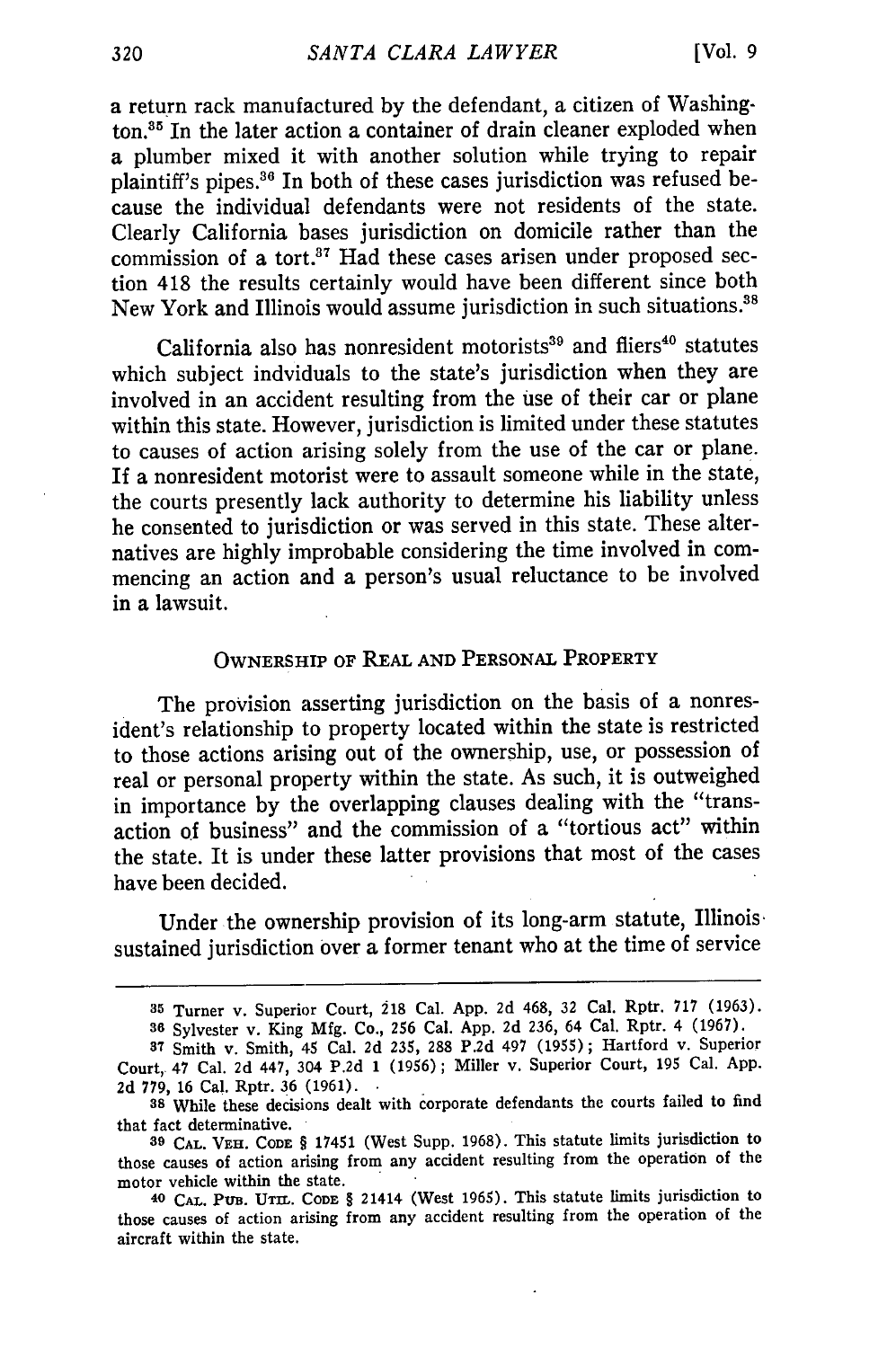resided out-of-state.<sup>41</sup> While in that case the defendant had lived in an apartment for two years, the court considered that any term of occupancy, even if for one month was sufficient to render defendant amenable to out-of-state process.

Under present law, if a nonresident were to enter a short term lease for a vacation cottage located in California, he would not be considered a domiciliary and could not be compelled to defend an action in California arising out of his use of the property. Section 418 would solve this problem. The vacationer by his possession of the property during his visit would be subject to process although he was no longer physically present within the state. Since he has benefited from the laws of California while living here, it seems inequitable to allow him to escape obligations he has voluntarily assumed.<sup>42</sup>

The proposed clause would also subject the nonresident to jurisdiction for any action arising out of his ownership, use, or possession of *personal* property within the state.<sup>43</sup> This provision is akin to the nonresident motorist statute by which a person is deemed to have consented to jurisdiction by driving his car in this state. Under section 418 the same rationale would apply. Whether this section will have any practical effect is questionable since most causes of action arising out of the ownership of personal property will fall within the "transaction of business" or "tortious act" provisions.

## CONTRACTING TO INSURE AND SALES OF GOODS, WARES AND **MERCHANDISE**

The first part of proposed section  $418(a)(4)^{44}$  would seem to be merely a codification of existing law.<sup>45</sup> When an extrastate insurer contracts with a California insured, the company is subject to California's jurisdiction even though it has no other business contacts within the state. $46$ 

The second part of proposed section  $418(a)(4)^{47}$  subjects the insurer to California jurisdiction where he knows, or should know,

**<sup>47</sup>***See* note **8** *supra.*

<sup>41</sup> Porter v. Nahas, 35 **111.** App. 2d 360, 182 N.E.2d 915 (1962).

*Id.* at 365, 182 N.E.2d at 917.

<sup>43</sup> This section is unique to California's proposed long-arm statute.

<sup>44</sup> *See* note **8** *supra.*

**<sup>45</sup>**McGee v. International Life Ins. Co., 355 U.S. 220 (1957). The court held that the state (California) has an interest in providing redress for its residents when nonresident insurers refuse to pay claims. Thus the mere fact that the policy was issued to a California resident was a sufficient jurisdictional base.

**<sup>46</sup>** F. **JAMES,** CIvIs. **PROCEDURE** 641-42 (1965).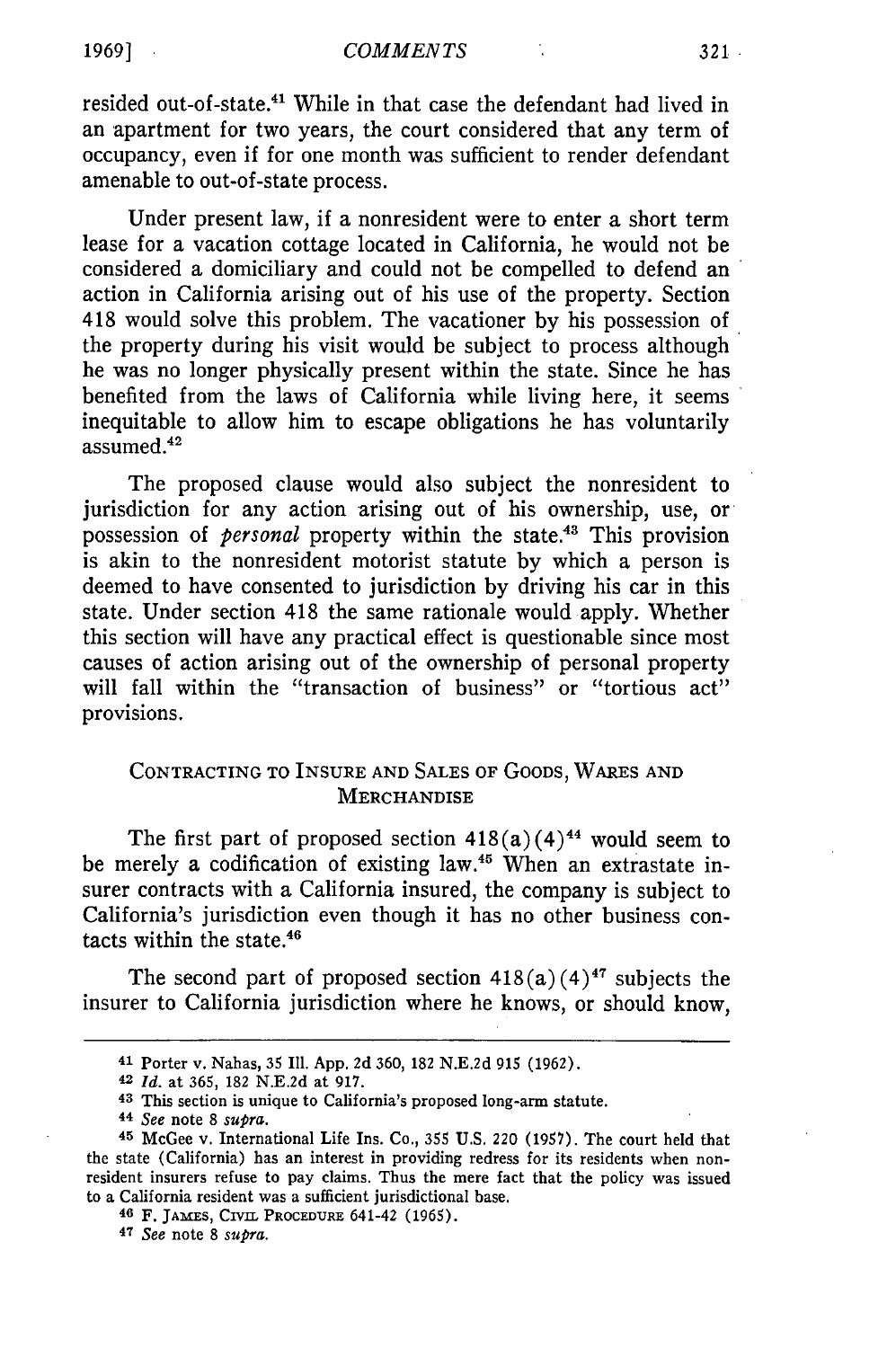that the insured person or item will be brought into California, and should be upheld by the California courts. In light of the language in *McGee v. International Life Insurance Company48* that commercial transactions are expanding rapidly and are often carried on by parties separated by many states, and also considering the implied consent statute regarding insurance companies,<sup>49</sup> California should assert jurisdiction in these situations. Such power can be based either on the theory that insurance companies are traditionally regulated by the states,<sup>50</sup> or on the theory that the insurer knew the covered items would be used in California and because of this will be availing himself of the benefits of the state's law and should not be allowed to escape liability simply because the contract was not executed in this state.<sup>51</sup> For example, a California merchant who purchases goods in distant states and insures them with a nonresident insurance company, is certain to let the insurer know the goods will be brought into California, regardless of whether the insurer ever solicited business in California. <sup>52</sup>

Proposed section  $418(a)(5)^{53}$  gives the California courts personal jurisdiction over the nonresident when he sells goods, wares, or merchandise to persons within this state. Since this section does not appear in similar long-arm statutes, the apparent intention of the draftsmen was to reach those people otherwise exempt from jurisdiction by the interpretations given to the "transaction of business" and "tortious act" provisions of the long-arm statute. If the California courts interpret "transaction of business" with the same breadth accorded "doing business,"54 that is, as broadly as due process allows, then section  $418(a)(5)$  will be of limited value as a separate jurisdictional base since selling goods constitutes the "transaction of business."

In addition to enumerating jurisdictional events, the proposed long-arm statute clarifies certain procedural matters. For example, the new statute would not preclude establishing jurisdiction on the grounds contained in existing statutes such as the residence or implied consent statutes.55 In the case of the nonresident individual,

**<sup>48 355</sup> U.S.** 220, **223 (1957).**

**<sup>49</sup> CAL.** INS. **CODE** §§ 1610-20 (West 1955); 15 **U.S.C.** § 1011 allows state regulation of insurance companies.

**<sup>50</sup>** SEC v. Variable Annuity Life Ins. Co. of America, 359 U.S. 65, 68-9 (1959). **<sup>51</sup>**McGee v. International Life Ins. Co., 355 U.S. 220, 223-24 (1957).

**<sup>52</sup>** Gray v. American Radiator & Standard Sanitary Corp., 22 Ill. **2d** 432, 176

N.E.2d 761 (1961), held that the defendant knew that his valves would be used in another state, and that such use would benefit from that state's laws. This benefit is the basis for making him liable to personal jurisdiction.

**<sup>53</sup>***See* note **8** *supra.*

**<sup>54</sup>** Fisher Governor Co. v. Superior Court, 53 Cal. 2d 347, 347 P.2d 1 (1959).

**<sup>55</sup>CAL. INS. CODE** §§ 1610-13 (nonresident insurance company) ; **CAL. VEH. CODE**